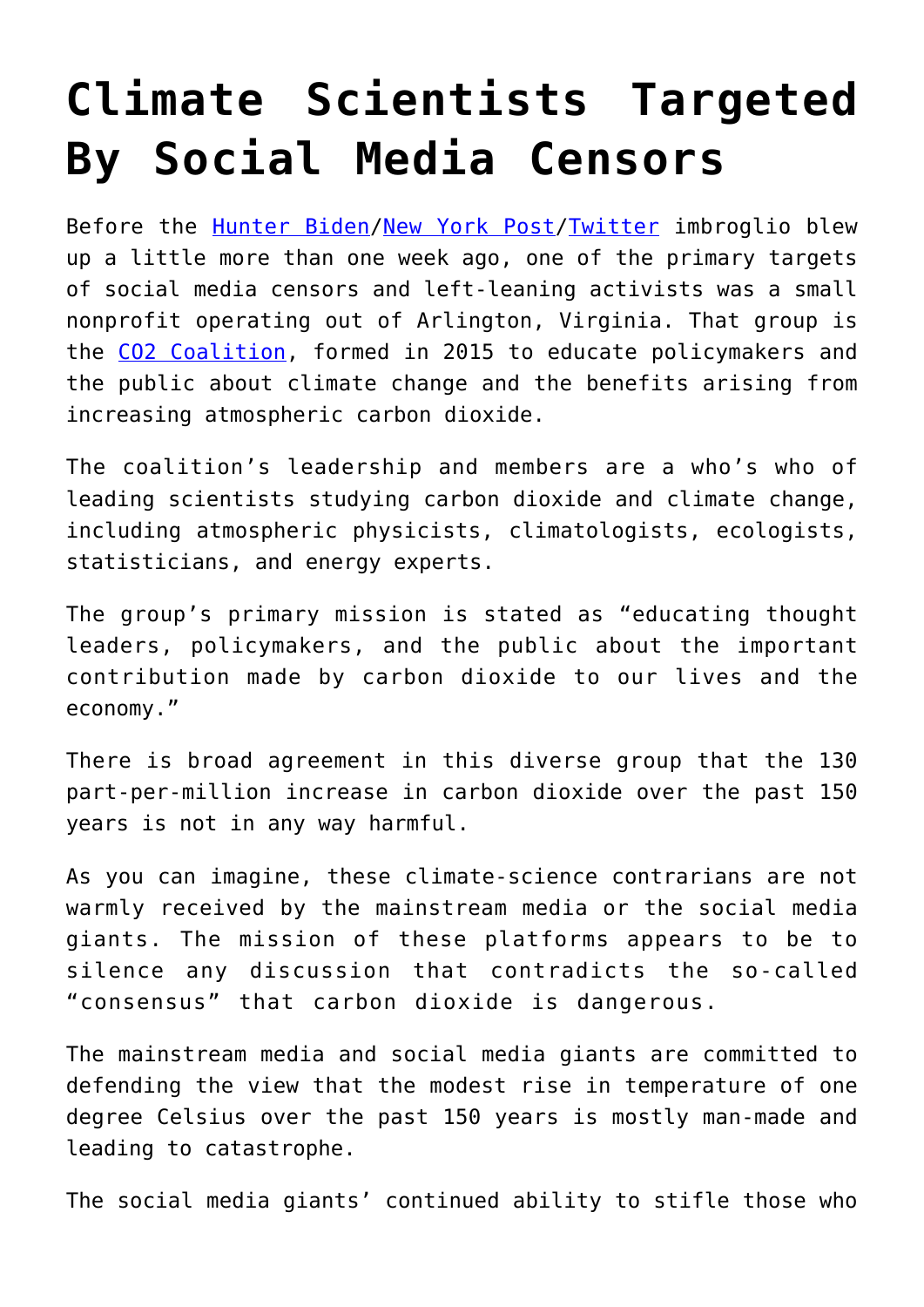disagree will come under scrutiny Wednesday during a Senate hearing. More on that later.

Censorship of the CO2 Coalition and its chairman began a little more than a year ago, when the former president of the American Association of State Climatologists, [Patrick](https://co2coalition.org/members/patrick-michaels-phd/) [Michaels](https://co2coalition.org/members/patrick-michaels-phd/), and the executive director of the CO2 Coalition, [Caleb Rossiter](https://co2coalition.org/members/caleb-rossiter-phd/), co-authored an op-ed in the Washington Examiner titled "[The Great Failure of the Climate Models](https://www.washingtonexaminer.com/opinion/op-eds/the-great-failure-of-the-climate-models)." They showed that the mathematical computer models used to promote global warming fears have been, for years, systematically predicting an exaggerated rate of warming in the tropical lower atmosphere – typically by a factor of three.

Climate Feedback, an organization that Facebook uses to "factcheck" climate-related content, labeled their opinion piece "false," which led the social media giant to block the distribution of the op-ed on its platform.

The CO2 Coalition and the Washington Examiner appealed to Facebook, providing a detailed scientific basis for their opinion. Confronted by the overwhelming body of evidence provided by the researchers, Facebook finally removed the label and again allowed the piece to be viewed and advertised.

One would have thought that would be the end of it, but the prognosticators of climate doom could not let it end.

First, a *[letter](https://www.climatepower2020.org/facebook-letter/)* - signed by Stacey Abrams, Tom Steyer, and 13 leaders of groups working to ban fossil fuels – was sent to Facebook demanding that it shut down the Facebook page of the CO2 Coalition and to censor posts of its members' studies and articles on other users' pages.

Soon thereafter, four senators, including Massachusetts' Elizabeth Warren and Rhode Island's Sheldon Whitehouse, sent an open letter to **[Facebook CEO Mark Zuckerberg](https://www.warren.senate.gov/imo/media/doc/07.15.2020%2520Letter%2520from%2520Sens.%2520Warren,%2520Carper,%2520Whitehouse,%2520&%2520Schatz%2520to%2520Mr.%2520Zuckerberg.pdf)** to censor the CO2 Coalition because "climate change is an existential